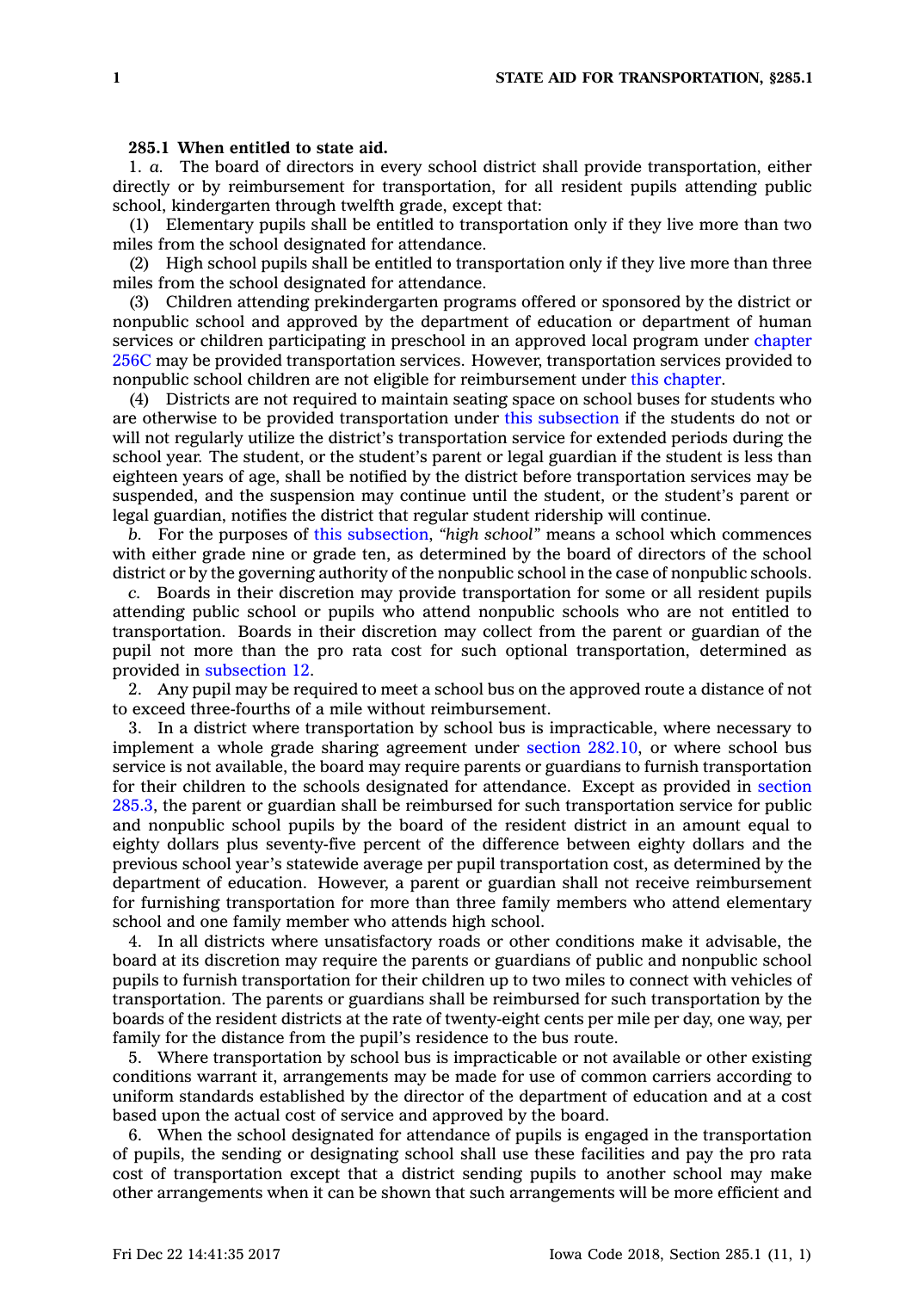economical than to use facilities of the receiving school, providing such arrangements are approved by the board of the area education agency.

7. If <sup>a</sup> local board closes either elementary or high school facilities and is approved by the board of the area education agency to operate its own transportation equipment, the full cost of transportation shall be paid by the board for all pupils living beyond the statutory walking distance from the school designated for attendance.

8. Transportation service may be suspended upon any day or days, due to inclemency of the weather, conditions of roads, or the existence of other conditions, by the board of the school district operating the buses, when in their judgment it is deemed advisable and when the school or schools are closed to all children.

9. Distance to school or to <sup>a</sup> bus route shall in all cases be measured on the public highway only and over the most passable and safest route as determined by the area education agency board, starting in the roadway opposite the private entrance to the residence of the pupil and ending in the roadway opposite the entrance to the school grounds or designated point on bus route.

10. The board in any district providing transportation for nonresident pupils shall collect the pro rata cost of transportation from the district of pupil's residence for all properly designated pupils so transported.

11. Boards in districts operating buses may transport nonresident pupils who attend public school, kindergarten through junior college, who are not entitled to free transportation provided they collect the pro rata cost of transportation from the parents.

12. The pro rata cost of transportation shall be based upon the actual cost for all the children transported in all school buses. It shall include one-seventh of the original net cost of the bus and other items as determined and approved by the director of the department of education but no part of the capital outlay cost for school buses and transportation equipment for which the school district is reimbursed from state funds or that portion of the cost of the operation of <sup>a</sup> school bus used in transporting pupils to and from extracurricular activities shall be included in determining the pro rata cost. In <sup>a</sup> district where, because of unusual conditions, the cost of transportation is in excess of the actual operating cost of the bus route used to furnish transportation to nonresident pupils, the board of the local district may charge <sup>a</sup> cost equal to the cost of other schools supplying such service to that area, upon receiving approval of the director of the department of education.

13. When <sup>a</sup> local board fails to pay transportation costs due to another school for transportation service rendered, the board of the creditor corporation shall file <sup>a</sup> sworn statement with the area education agency board specifying the amount due. The agency board shall check such claim and if the claim is valid shall certify to the county auditor. The auditor shall transmit to the county treasurer an order directing the county treasurer to transfer the amount of such claim from the funds of the debtor corporation to the creditor corporation and the treasurer shall pay the same accordingly.

14. Resident pupils attending <sup>a</sup> nonpublic school located either within or without the school district of the pupil's residence shall be entitled to transportation on the same basis as provided for resident public school pupils under this [section](https://www.legis.iowa.gov/docs/code/285.1.pdf). The public school district providing transportation to <sup>a</sup> nonpublic school pupil shall determine the days on which bus service is provided, which shall be based upon the days for which bus service is provided to public school pupils, and the public school district shall determine bus schedules and routes. In the case of nonpublic school pupils the term *"school designated for attendance"* means the nonpublic school which is designated for attendance by the parents of the nonpublic school pupil.

15. If the nonpublic school designated for attendance is located within the public school district in which the pupil is <sup>a</sup> resident, the pupil shall be transported to the nonpublic school designated for attendance as provided in this [section](https://www.legis.iowa.gov/docs/code/285.1.pdf).

16. *a.* If the nonpublic school designated for attendance of <sup>a</sup> pupil is located outside the boundary line of the school district of the pupil's residence, the pupil may be transported by the district of residence to <sup>a</sup> public school or other location within the district of the pupil's residence. A public school district in which <sup>a</sup> nonpublic school is located may establish school bus collection locations within its district from which nonresident nonpublic school pupils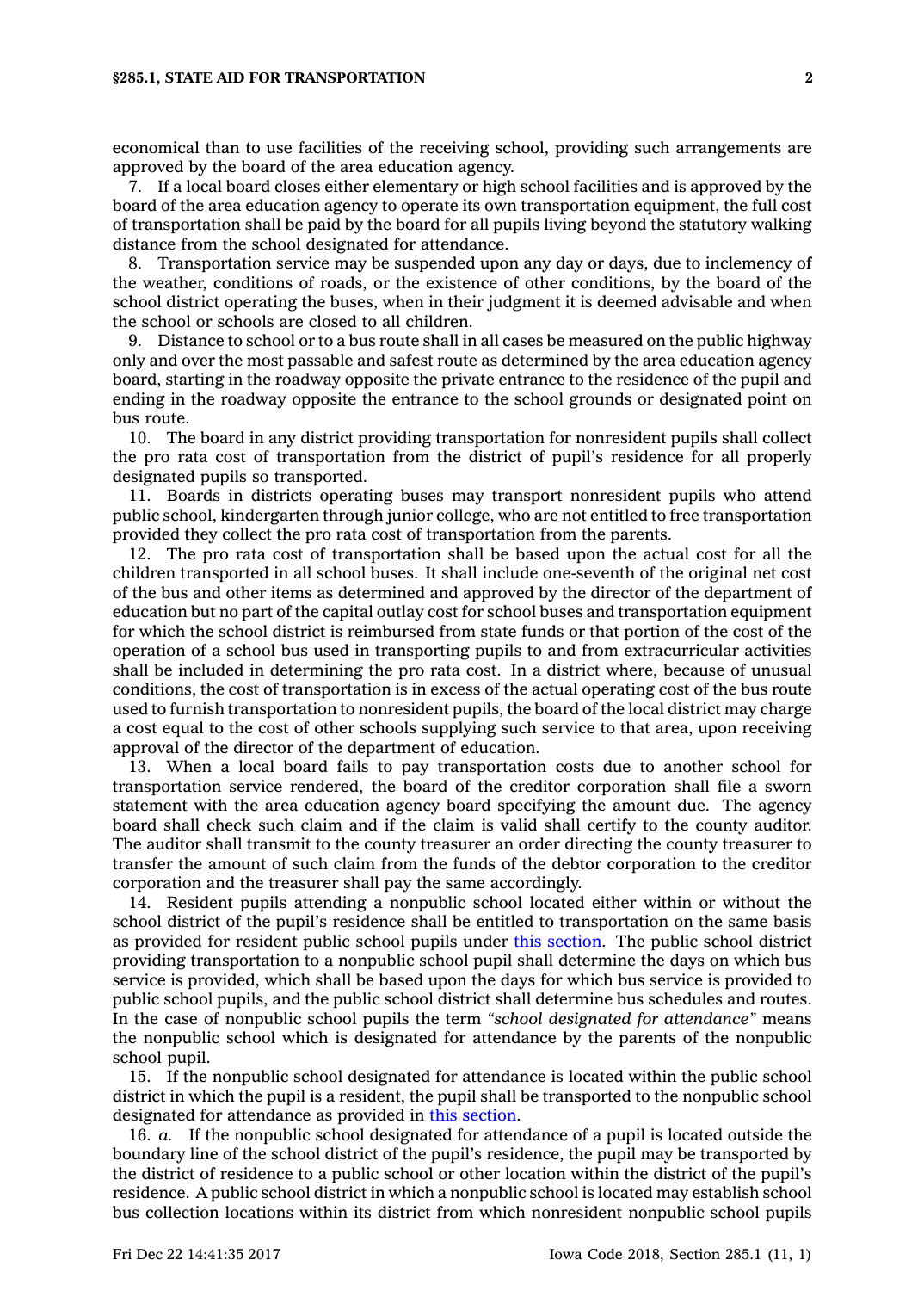may be transported to and from <sup>a</sup> nonpublic school located in the district. If <sup>a</sup> pupil receives such transportation, the district of the pupil's residence shall be relieved of any requirement to provide transportation.

*b.* As an alternative to paragraph *"a"* of this [subsection](https://www.legis.iowa.gov/docs/code/285.1.pdf), subject to section [285.9,](https://www.legis.iowa.gov/docs/code/285.9.pdf) [subsection](https://www.legis.iowa.gov/docs/code/285.9.pdf) 3, where practicable, and at the option of the public school district in which <sup>a</sup> nonpublic school pupil resides, the school district may transport <sup>a</sup> nonpublic school pupil to <sup>a</sup> nonpublic school located outside the boundary lines of the public school district if the nonpublic school is located in <sup>a</sup> school district contiguous to the school district which is transporting the nonpublic school pupils, or may contract with the contiguous public school district in which <sup>a</sup> nonpublic school is located for the contiguous school district to transport the nonpublic school pupils to the nonpublic school of attendance within the boundary lines of the contiguous school district.

*c.* If the nonpublic school designated for attendance of <sup>a</sup> pupil is located outside the boundary line of the school district of the pupil's residence and the district of residence meets the requirements of [subsections](https://www.legis.iowa.gov/docs/code/285.1.pdf) 14 to 16 of this [section](https://www.legis.iowa.gov/docs/code/285.1.pdf) by using [subsection](https://www.legis.iowa.gov/docs/code/285.1.pdf) 17, paragraph *"c"*, of this [section](https://www.legis.iowa.gov/docs/code/285.1.pdf) and the district in which the nonpublic school is located is contiguous to the district of the pupil's residence and is willing to provide transportation under [subsection](https://www.legis.iowa.gov/docs/code/285.1.pdf) 17, paragraph *"a"* or *"b"*, of this [section](https://www.legis.iowa.gov/docs/code/285.1.pdf), the district in which the nonpublic school is located may provide transportation services, subject to section 285.9, [subsection](https://www.legis.iowa.gov/docs/code/285.9.pdf) 3, and may make the claim for reimbursement under [section](https://www.legis.iowa.gov/docs/code/285.2.pdf) 285.2. The district in which the nonpublic school is located shall notify the district of the pupil's residence that it is making the claim for reimbursement, and the district of the pupil's residence shall be relieved of the requirement for providing transportation and shall not make <sup>a</sup> claim for reimbursement for those nonpublic school pupils for which <sup>a</sup> claim is filed by the district in which the nonpublic school is located.

17. The public school district may meet the requirements of [subsections](https://www.legis.iowa.gov/docs/code/285.1.pdf) 14 to 16 by any of the following:

*a.* Transportation in <sup>a</sup> school bus operated by <sup>a</sup> public school district.

*b.* Contracting with private parties as provided in [section](https://www.legis.iowa.gov/docs/code/285.5.pdf) 285.5. However, contracts shall not provide payment in excess of the average per pupil transportation costs of the school district for that year.

*c.* Utilizing the transportation reimbursement provision of [subsection](https://www.legis.iowa.gov/docs/code/285.1.pdf) 3.

*d.* Contracting with <sup>a</sup> contiguous public school district to transport resident nonpublic school pupils the entire distance from the nonpublic pupil's residence to the nonpublic school located in the contiguous public school district or from the boundary line of the public school district to the nonpublic school.

18. The director of the department of education may review all transportation arrangements to see that they meet all legal and established uniform standard requirements.

19. Transportation authorized by this [chapter](https://www.legis.iowa.gov/docs/code//285.pdf) is exempt from all laws of this state regulating common carriers.

20. Transportation for which the pro rata cost or other charge is collected shall not be provided outside the state of Iowa except in accordance with rules adopted by the department of education in accordance with [chapter](https://www.legis.iowa.gov/docs/code//17A.pdf) 17A. The rules shall take into account any applicable federal requirements.

21. Boards in districts operating buses may in their discretion transport senior citizens, children, persons with disabilities, and other persons and groups, who are not otherwise entitled to free transportation, and shall collect the pro rata cost of transportation. Transportation under this [subsection](https://www.legis.iowa.gov/docs/code/285.1.pdf) shall not be provided when the school bus is being used to transport pupils to or from school unless the board determines that such transportation is desirable and will not interfere with or delay the transportation of pupils.

22. Notwithstanding [subsection](https://www.legis.iowa.gov/docs/code/285.1.pdf) 1, paragraph *"a"*, subparagraph (1), <sup>a</sup> parent or guardian of an elementary pupil entitled to transportation pursuant to [subsection](https://www.legis.iowa.gov/docs/code/285.1.pdf) 1, may request that <sup>a</sup> child care facility be designated for purposes of [subsection](https://www.legis.iowa.gov/docs/code/285.1.pdf) 9 rather than the residence of the